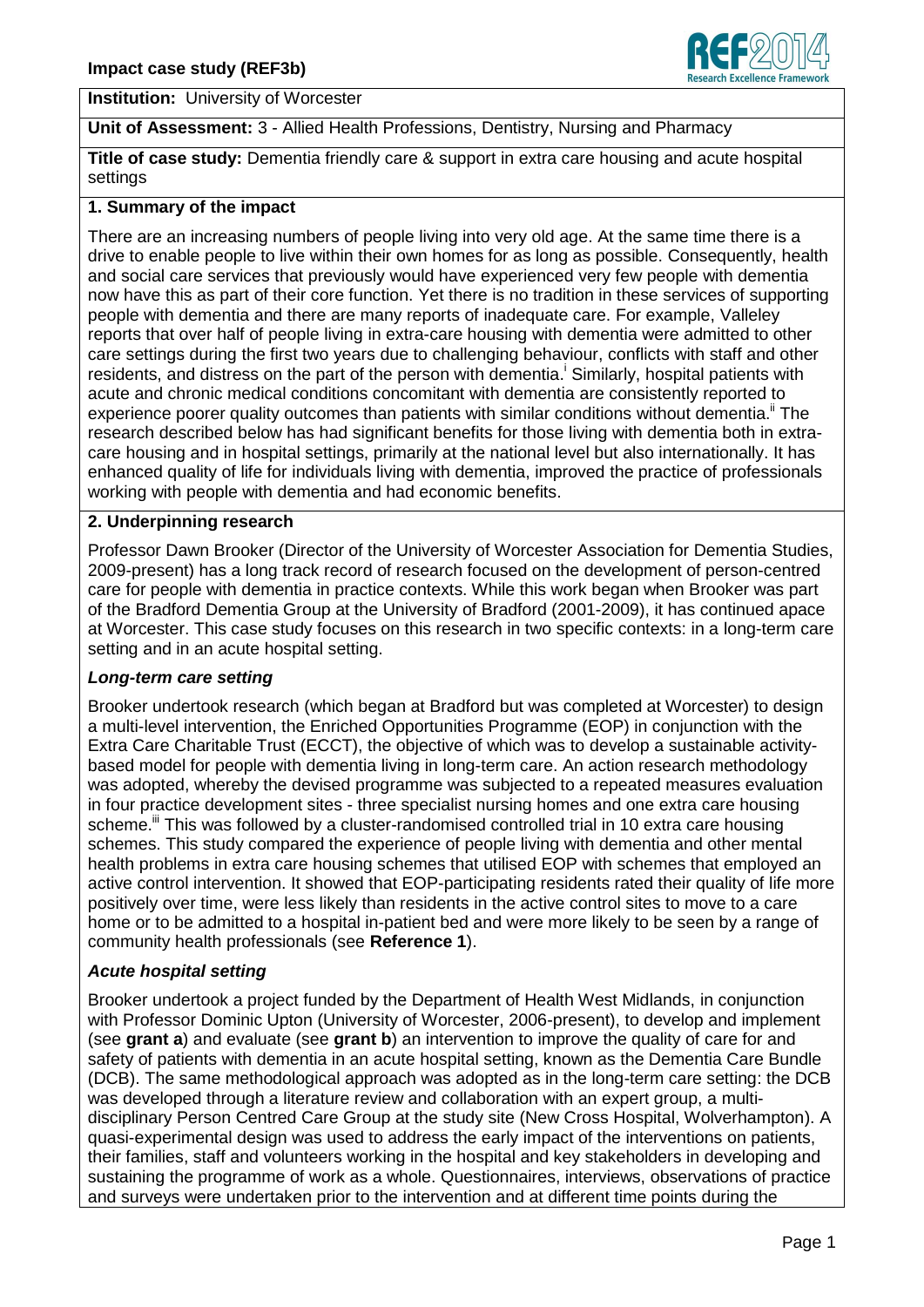

intervention to assess change over time. Patient, family and staff outcomes were evaluated preand post- intervention alongside on-going patient data to monitor the impact of the DCB at an individual patient level for 183 patients with moderate to severe dementia and concomitant physical health problems over a 19 week period (see **Reference 2)**.

#### **3. References to the research**

- 1) Brooker D., Argyle, E., Clancy, D. & Scally A. (2011) Enriched Opportunities Programme: A cluster randomised controlled trial of a new approach to living with dementia and other mental health issues in extra care housing schemes and villages. *Aging and Mental Health* 15 (8): 1008-17. DOI: 10.1080/13607863.2011.583628.
- 2) Brooker, D., Leung, D., Bowley, K., Etches, C., Bray, J., Smith, P. Willoughby, J., Hampson, G., Bowen, T. and Upton, D. (2013) Improving the quality and safety of hospital care for patients with acute physical illness who have co-existing dementia: Development of the Dementia Care Bundle. [https://eprints.worc.ac.uk/2684/].

#### **Grants**

- a) Brooker D., *Delivering Excellence in Acute Care for People with Dementia,* NHS West Midlands, 2009-11, £41,000.
- b) Upton D., *Evaluation of Delivering Excellence in Acute Care for People with Dementia*, NHS West Midlands , 2010-11, £66,000.

The University is confident the underpinning research meets the excellence threshold. Reference 1 is returned to REF 2014 with Output ID "Brooker1". Reference 2 is currently under review but has been 'published' on the University's research repository (WRaP) in advance. The research which underpinned this article was funded through a grant won through competitive tender and the University contends that this is indicative that it meets the 2\* quality threshold.

#### **4. Details of the impact**

The research described in Section 2 was designed to bring benefits to those living with dementia and it has done so in a number of ways both nationally and internationally.

The potential impact of the EOP is to a significant extent reflected in the research itself, particularly the RCT study (see **Reference 1**) which clearly highlights the benefits of the programme for those living with dementia in extra care housing as well as the economic benefits: there was an overall cost saving of £15,383 over a six month period, compared to a cost increase of £55,376 at the control sites. This is further emphasised by a technical report from the National Audit Office which also highlights the economic benefits of the programme: "This EOP initiative has demonstrated that by providing a proactive and integrated service between health, social care and housing services, people with dementia could be effectively cared for in extra care housing. Furthermore our analysis…indicates that if the EOP programme is rolled out to all extra care homes in England, over a two year period the savings to the public through reduced inpatient care and less utilisation of more intensive housing care provision could be around £21 million, shared between local government (for housing) and NHS (health care)" (**Corroborating Source A**).

The EOP has subsequently been rolled out in ECCT's 14 retirement villages and 17 smaller housing developments where it has had a direct impact on the lives of over 2000 tenants (**Corroborating Source B**). It is included on the Housing LIN (Learning Improvement Network) dementia in focus website which is the best used source of innovative information for housing with care services (**Corroborating Source C**).

The development of the DCB had an immediate impact on the study site. Upton's evaluation of the intervention shows how it both significantly improved patient outcomes and changed the practice of nurses and doctors for the better (**Corroborating Source D**). The impact on practice is further borne out by personal testimony. For example, a modern matron at the hospital stated: *"The impact on me personally is I now understand how to care for patients in a person centred way. The impact on the Trust is an appreciation of skills and knowledge to care for patients with dementia, not seen as Cinderella service anymore. Person centred care is on the Nursing and Midwifery programme and Safeguarding plan for the Trust. Patient care has benefitted through improved*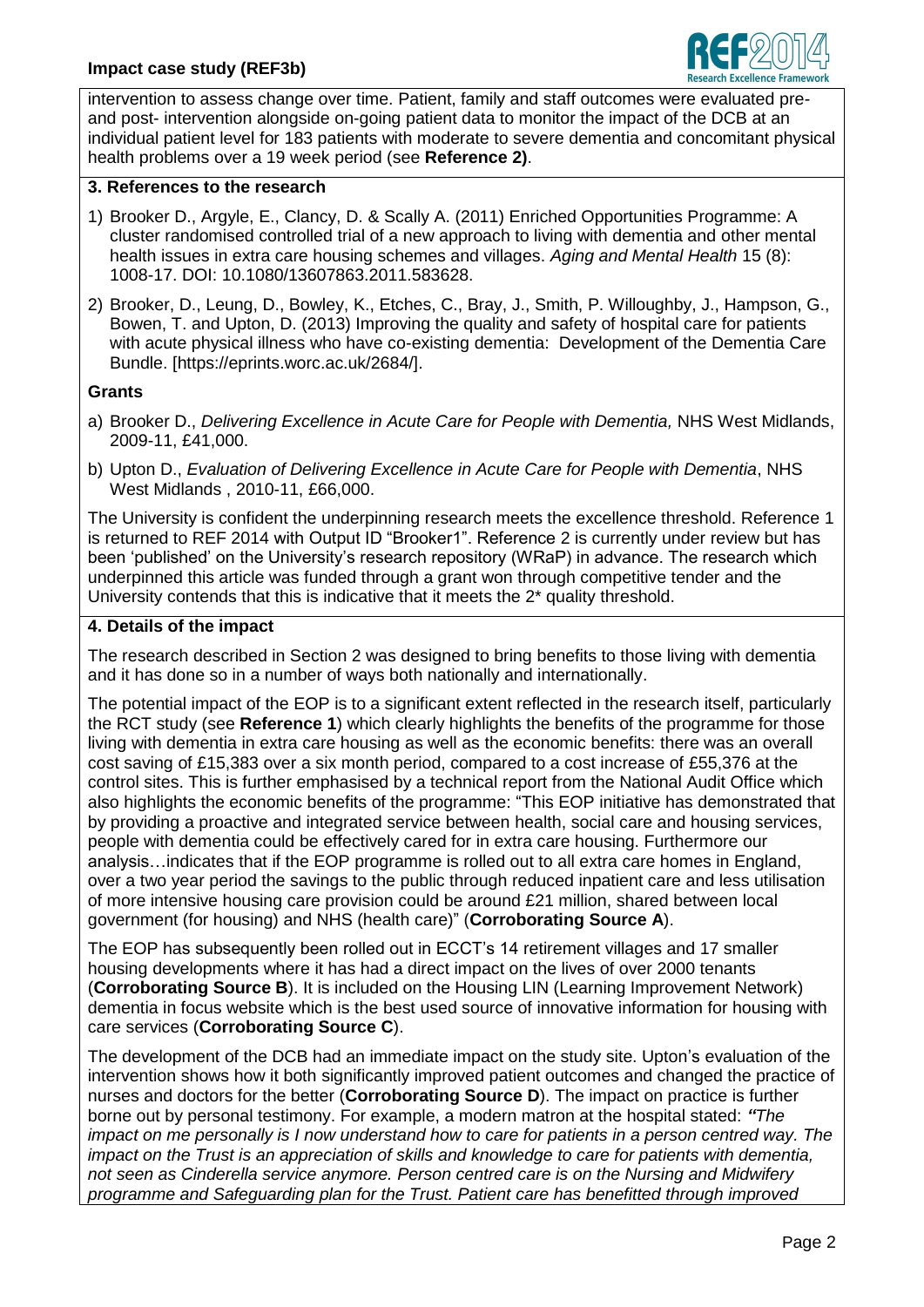

*outcomes and better experience*" (**Corroborating Source E**). In addition, an external evaluation was undertaken by Dementia Care Matters to assess the continued impact of the research. Their CEO reflecting on practice at New Cross post-intervention states: *"The service is exceptional and nursing staff inspired and led by passionate medical and nursing leaders achieve the very best of dementia care seen in the NHS…We all commented that it is rare to find in a Trust so many very passionate people committed to proving how much dementia care really matters*" (**Corroborating Source F**).

The impact of the intervention on patient safety has been highlighted in a number of ways: the Royal Wolverhampton Hospitals NHS Trust won the 2012 Patient Safety in Clinical Practice for its dementia care initiative; while the DCB is a featured case study on the Health Foundation's Patient Safety Resource Centre (**Corroborating Source G**).

The impact of the research has moved beyond the Royal Wolverhampton Hospitals NHS Trust. It was always intended by NHS West Midlands that New Cross would act as a demonstration site and that lessons learnt could be adopted by other NHS Trusts. A 12 month adoption programme ran over 2012-13 which led to 12 NHS Trusts signing up to implement elements of the intervention. All the Trusts have implemented dementia education programmes and have developed the "This is Me" patient passport information systems that were advocated as the first element of DCB. Four Trusts have commenced pilots of the DCB with plans to commence in 3 others (**Corroborating Source H**).

The research has also fed into four Dementia Leadership Education Programmes which the Association for Dementia Studies won the contract to deliver. These have been delivered in Surrey, Sussex, Hampshire and Oxfordshire to 75 dementia care leads in health across 15 NHS Trusts during 2012-13. One of the course participants states: "*The Programme…enabled me to gain an understanding of person centred approaches in caring for people with dementia and how this can be implemented within the acute hospital environment. I am also developing a dementia training programme for Trust employees to ensure that all staff have the knowledge and confidence to care and work with people with dementia, their families and carers…the educational programme I attended has given me the knowledge to be able to fulfil my new role and to successfully make a positive change to dementia care within my trust*" (**Corroborating Source I**). This reflects how the research will feed into practice across these trusts and change this practice for the better.

The research has also had impact internationally. The German charitable trust the Robert Bosch Foundation have funded a programme to improve the quality of care for those living with dementia in German hospitals which has incorporated key elements of the DCB (**Corroborating Source J**).

**5. Sources to corroborate the impact**

- A. National Audit Office (2010) Improving Dementia Services in England an Interim Report. Technical Paper MARCH 2010. Economic model to assess the financial impacts of the Enriched Opportunities Programme for people with dementia in an extra‑care housing setting [http://www.housinglin.org.uk/\\_library/Resources/Housing/Support\\_materials/Other\\_reports\\_and](http://www.housinglin.org.uk/_library/Resources/Housing/Support_materials/Other_reports_and_guidance/EOP_Nat_Audit_Office_Tech_Paper.pdf) quidance/EOP\_Nat\_Audit\_Office\_Tech\_Paper.pdf.
- B. Statement from Guy Page, Enriched Opportunities Coach/manager, ECCT 2009-2013.
- C. Housing Learning Improvement Network Website: [http://www.housinglin.org.uk/Topics/browse/HousingandDementia/Practice/Workforce/?parent=](http://www.housinglin.org.uk/Topics/browse/HousingandDementia/Practice/Workforce/?parent=5154&child=5357) [5154&child=5357](http://www.housinglin.org.uk/Topics/browse/HousingandDementia/Practice/Workforce/?parent=5154&child=5357)
- D. Upton, D., Krishnan, N., Bray, J., Bowen, T. & Foote, C. (2012) *Report to NHS West Midlands: An evaluation of quality and cost effectiveness of a newly defined suite of care interventions for patients with dementia and their carers in the acute hospital setting developed by The Royal Wolverhampton Hospitals NHS Trust*, Vols. 1-2. [http://www.worcester.ac.uk/documents/Dementia\\_evaluation\\_report\\_for\\_New\\_Cross\\_Vol\\_1.pdf.](http://www.worcester.ac.uk/documents/Dementia_evaluation_report_for_New_Cross_Vol_1.pdf) [http://www.worcester.ac.uk/documents/Dementia\\_evaluation\\_report\\_for\\_New\\_Cross\\_Vol\\_2.pdf.](http://www.worcester.ac.uk/documents/Dementia_evaluation_report_for_New_Cross_Vol_2.pdf)
- E. Statement from Karen Bowley, Modern Matron, Royal Wolverhampton NHS Trust.